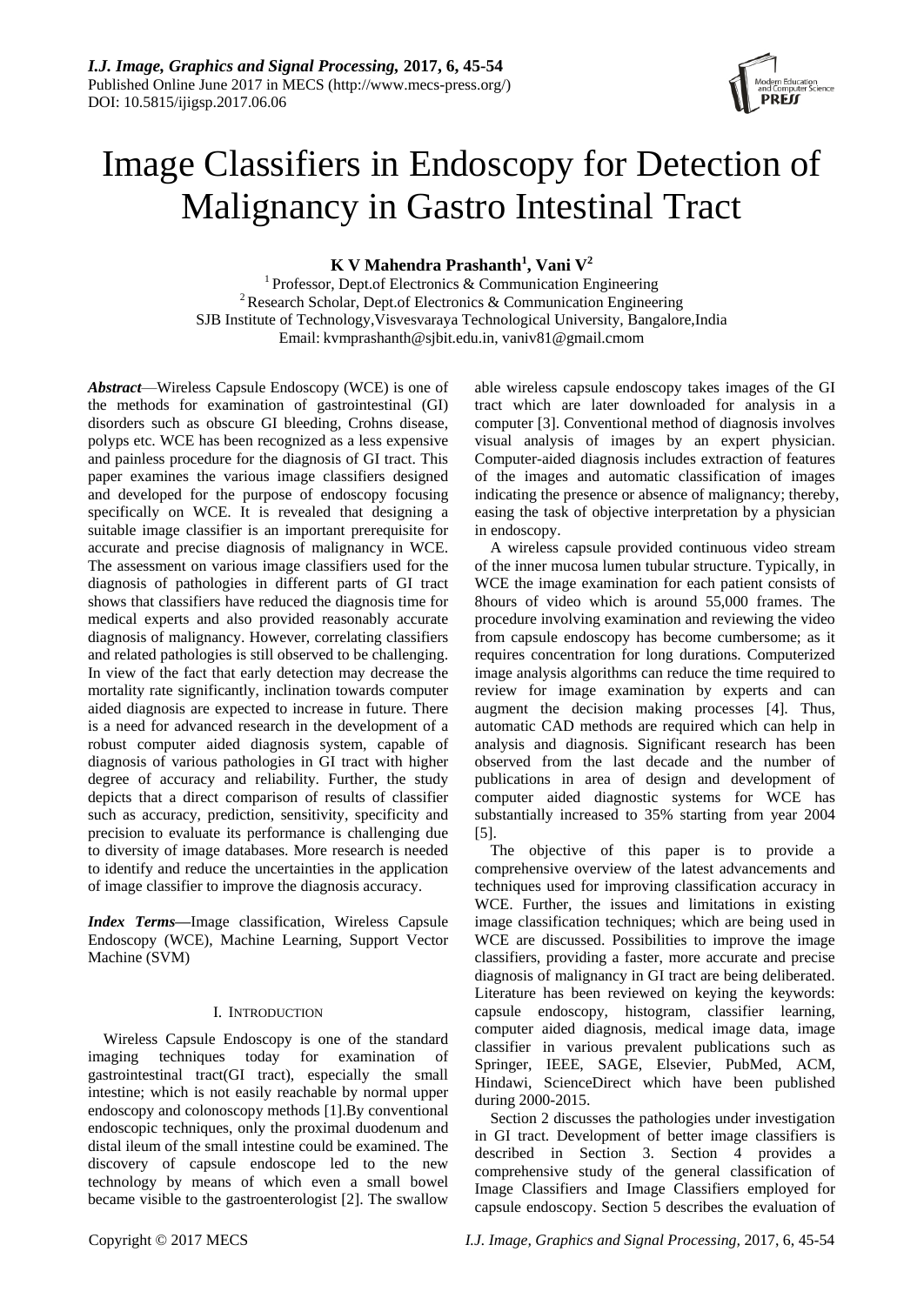classifier performance. Advantages and challenges in classifiers are discussed in Section 6. Section 7 depicts the overall conclusion of the study.

## II. PATHOLOGIES UNDER INVESTIGATION IN GI TRACT USING WCE

It is observed that a variety of pathologies; that are targeted by different Computer Aided Diagnostic systems for detection and classification in GI tract do exist. Some of the commonly made diagnoses are polyps, tumor, cancer, motility assessment, ulcer detection, Barretts oesophagus, Celiac disease, Chrons disease, GI bleeding detection and distinction between normal and abnormal lesions. The investigation of intestinal motility allows a medical expert to detect the presence of different intestinal dysfunctions. Gastrointestinal ulcers are mucosal erosions; exceeding a certain size. They may arise in several parts of the GI tract, such as oesophagus, the stomach, or the small intestine. Ulcers may lead to complications like GI bleeding or perforation of the mucosal wall [5]. Barretts oesophagus is a specific disorder of the oesophagus. Celiac disease is a complex autoimmune disorder which affects the small bowel after introduction of gluten containing food in certain individuals and can affect all age groups. Crohns disease is also an autoimmune disorder. It may affect all parts of GI tract; characterized through a patchy inflammation of the GI tract.

However, the most frequently affected parts of the GI tract are ileum and colon. Studies [6–12] have shown that WCE is much superior for diagnosis of GI tract not only because it is well accepted by patients as it is less painful compared to other endoscopic/colonoscopy procedure, but also provides better accuracy and yield. A survey of 14 studies [7] including 396 patients with Obscure GI bleeding showed a higher yield for clinically significant lesions with WCE (56%) than with Push Enteroscopy (26%) or small-bowel follow through (6%). These studies indicate that WCE is more suitable for finding small intestinal pathology than with push enteroscopy.

## III. NEED OF DEVELOPING BETTER IMAGE CLASSIFICATION TECHNIQUES IN WCE

It is observed that Lower adenoma detection rate is due to failure to perceive a lesion as abnormal due to misinterpretation of adenoma as a hyperplastic polyp [13]. As discussed in [14], the reliable understanding of the WCE procedure requires experienced reader of adequate number of studies. Experimentally it is proved that Clinical analysis of WCE images is scoring and requires training. As observed in [15], WCE produces high quality image of small intestinal mucosa at a rate of 2 per sec. But it is not always possible to visually recognize the

subtle differences between the images especially in low contrast areas. As indicated in [16], the optimal review time is 15 images per second and it takes over 1 h to read a full 8hours procedure and hence it is time consuming process and requires long reading time. As depicted in [17], the visualization and imaging techniques employed for diagnosis of small bowel diseases are not precisely accurate. There is a need for better solutions that provides reasonable visual imaging for detection of abnormalities of small bowel, easy to use by medical experts and relatively inexpensive. These observations from the literature have shown that there is a need of developing better image classification techniques in WCE.

# IV. REVIEW OF CLASSIFIERS USED IN MEDICAL ENDOSCOPY

The common steps involved in image processing of medical endoscopy are shown in Fig 1. Once the image is acquired, the initial step is pre-processed which is required to enhance the quality of degraded images. Region of Interest (ROI) is detected on choosing an appropriate feature extraction technique. A postprocessing may be required in certain cases such as removal of invalid feature combinations in high-level features. The pathologies are detected in most of the cases through classification of image, using a previously trained classifier. But there also exists certain systems wherein pathologies are detected through features eg. using feature thresholds [5].

Some of the systems are being targeted at Content Based Image Retrieval (CBIR) or Content Based Video Retrieval (CBVR) [5]. As the image classifier is an automated system; the output is generated without having any intervention of a medical expert. In case of CBIR/CBVR system; a number of similar images/videos (on demand) will be diagnosed by an expert for analysis. This enables CBIR/CBVR systems to act as an interactive tool and cannot be used for offline image processing.

It is observed that Classifier based approach provides second opinion to medical expert, while CBIR/CBVR based systems can be considered as digital valuator to help the medical expert to compare cases with unknown pathologies

## *A. Classification of Image Classifiers*

Image Classification is a critical task in diagnosis of WCE image. In computer aided medical diagnosis, it very difficult to obtain set of rules for disease classification by classical engineering methods. Alternatively, machine learning methods are applied to obtain classifiers from sets of data pre-classified by medical experts. Machine learning investigates the study and development of algorithms that can learn from and predict from the data [18,19].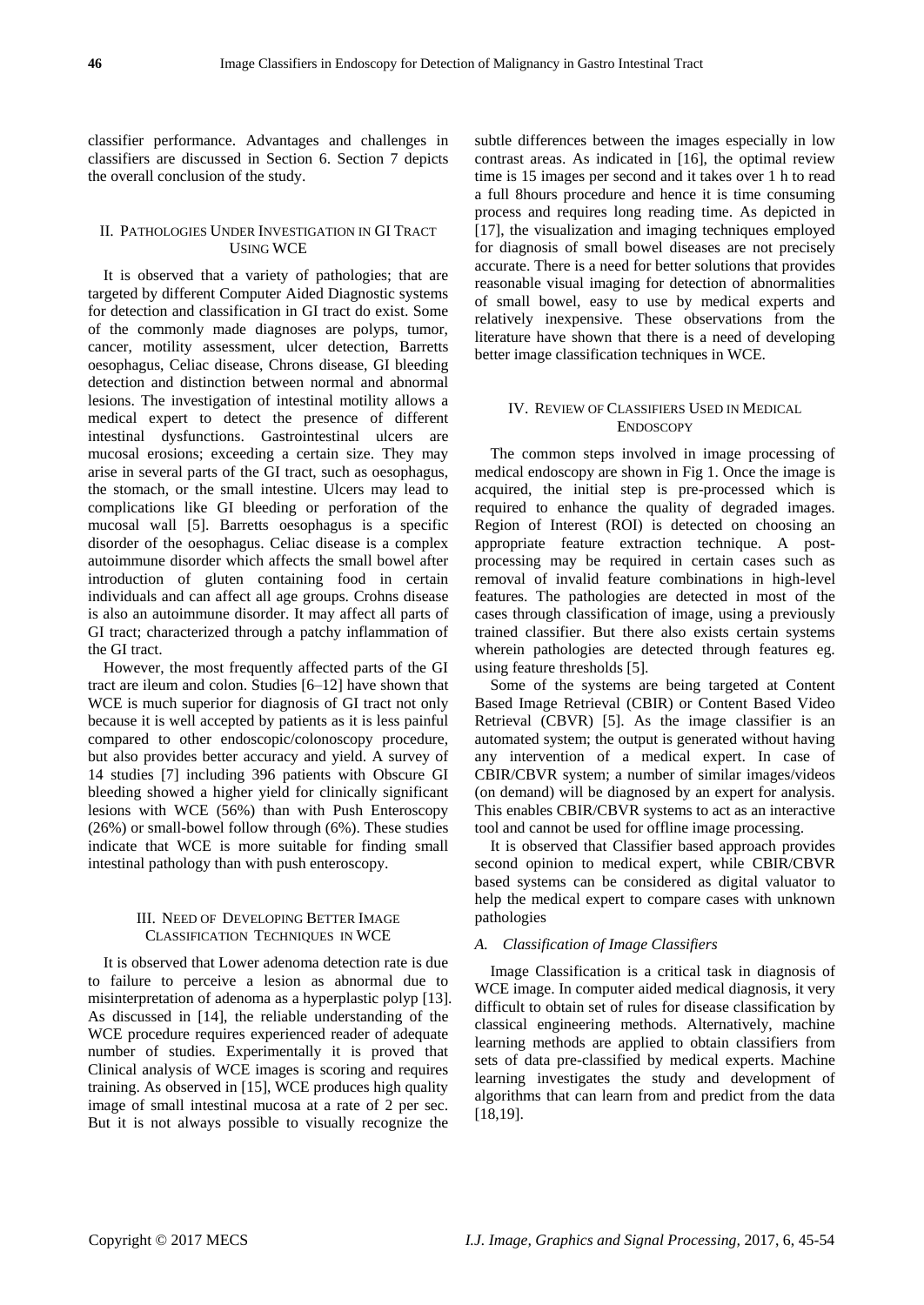

Fig.1. Block diagram of a decision support system. Colored boxes represent optional steps. Layers indicate multiple frames from endoscopy that may be simultaneously processed to represent the inter-frame relationships [5]

Common paradigms of machine learning are:

1. Supervised learning: wherein each data point set is associated with a training label. It includes Artificial Neural Network (ANN) [20], Support Vector Machine (SVM) [21] and Linear Discriminant Analysis (LDA).

2. Unsupervised learning: wherein statistical number of expected classes such as K NN [18, 21] are used. As seen in [22,23,20,21] Supervised learning can be used to solve classification and regression while data clustering can be performed through unsupervised learning [18].

Classifier performance can be improved through two other methods namely bagging and boosting. These methods help to control the trade-off between precision and accuracy through changes in thresholds and weights [18]. It is revealed that various challenges are involved while selecting best suited classifier for endoscopy.

# *B. Image Classifiers in Capsule Endoscopy*

The major classifiers used in many computer aided diagnosis of endoscopy images are K-NN Nearest Neighbor classifier, Support Vector Machine (SVM) and Decision trees [22]. K-nearest neighbor learning (K-NN) [22] is the most basic lazy learning method. As compared to eager learners, lazy learners do not explicitly induce a representation of the target function. Training phase consists of simply storing the training data [23]. Support vector machines (SVMs) are powerful kernel based learning methods which belongs to class of eager learners. SVMs introduce linear and non-linear decision function in feature space [21]. Decision Tree (DT) belongs to the class of eager learning which builds typical hypotheses based on set of if-then-rules or decision trees. With this type of hypothesis, the learned rules or trees concepts can be easily expressed and understood by humans [19].

Kodogiannis et. al. in their work on Neuro-fuzzy Classification System for WCE; calculated a total of 54 features(9 statistical measures for 6 image planes). The nine statistical measures estimated were standard deviation, variance, skew, kurtosis, entropy, energy, inverse difference moment, contrast, and covariance. The textual descriptors were calculated for both RGB (Red, Green, Blue) and HSV (Hue, Saturation, Value) planes. New texture features from texture spectra in chromatic and achromatic domains were also extracted. The results achieved a good accuracy of 95.71% [20].

## *C. Classifiers for detection of Polyp*

The findings of Berner et.al.[24] indicates that VO-DOVA (Valley Orientation-Depth Of Valley Accumulation) (accuracy: 97.53%) is able to determine polyp better than EF-DOVA ( Ellipse Fitting-Depth Of Valley Accumulation ) (accuracy: 74.61%). Figueiredo et al. proposed another method based on geometric and mean curvature of capsule endoscopy image assuming that polyps show up as protrusions. However the algorithm suffers from strong dependence on the measure of protrusion of the polyp to identify potential candidates. Hence, the polyp may be missed if it is not protruding enough from the surrounding mucosal folds [25]. Karargyris and Bourbakis proposed an algorithm for WCE images mainly based on Log Gabor filters and Susan edge detector with SVM as the binary classifier [26,27]. The experimental result shows that Log Gabor filter is able to extract the dominating texture segments while Susan edge detector is able to provide details of the boundaries of the polyp. However the experiment demonstrates that it achieves lower specificity of 67.5%.

Further, Kodogioannis and Boulougoura have proposed a texture based approach; wherein new texturebased features were computed from the achromatic and spectra of the ROI (Region of Interest) that may contain a polyp. Neuro fuzzy classification scheme was also used. The results of the algorithm implemented shows that textural information is of primary importance for the discrimination between non-polyps and polyps [20]. As observed, the authors [24–26,28–30] detected polyps using shape features. While Zhoa et.al. [31] focused on detection of polyps through extraction of color and texture features with SVM classifier for polyp detection whereas Isabel et.al. [30] used curvature information to obtain polyp segments. Hwang et.al.[32] focused on detection of abnormalities such as polyp, blood and ulcer through color and texture features. Then bag-of-visual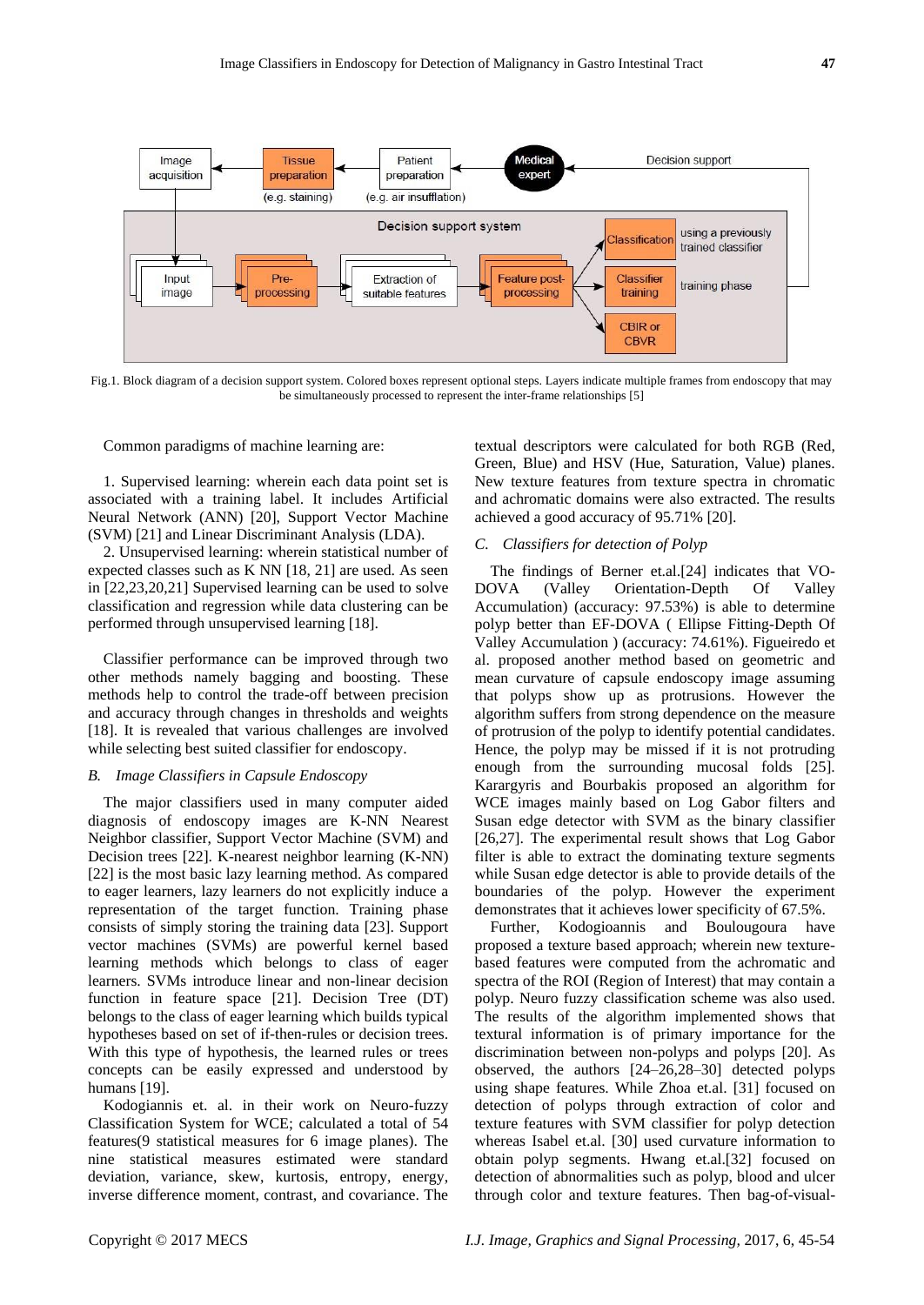words [33] were applied for image classification.

Multimodal embedded technique for detection and classification of polyp in wireless capsule endoscopic images was developed and tested by Romain, et. al [28]. The developed multimodal wireless capsule used 3 dimensional and 2-dimensional data to identify the presence of polyps and provide cancerous information of the polyps. A Support Vector Machine (SVM) classifier is used for final classification [29]. The boosting-based polyp classification achieved specificity of 95%, sensitivity of 91% and false detection rate of 4.8% on a database composed of 300 hundred positive examples and 1200 negative ones.

## *D. Classifiers for detection of bleeding*

The main effort in computer aided diagnosis for WCE has also been in detection of another kind of malignancy i.e. bleeding in GI tract [34, 58]. Bleeding is usually detected by performing an analysis of color (usually in Hue-Saturation-Intensity space). The method as depicted in [35] uses chromaticity moment with a NN classifier, where as in the paper [36] the adaptive color histogram together with a SVM classifier is used; while the algorithm [37] uses color spec trum transformation with threshold value to detect bleeding regions in WCE frames. Given M2A newest software provides a new feature for detection of luminal blood called Suspected Blood Indicator (SBI); achieving a sensitivity of 72% and specificity of 85%. The performance of SBI performance was improved through Bayesian In-formation Criterion (BIC) and Expectation Maximization (EM) clustering algorithm [9]; which was used to train probability models for the bleeding pixels and non-bleeding pixels with a sensitivity of 92% and specificity of 98% [38]. While Barbara Penna et al., have proposed blood detection algorithm based on color modeling, edge masking and Reed-Xiaoli RX detection [39,40]. The bleeding detection algorithm was performed on different values of RX detection threshold. The threshold was selected so as to obtain False Alarm Rate lower than 10% and missed detection rate close to 10%. K-NN classifier used for classifying bleeding and non-bleeding images into two classes using HUE based statistical features yielded an accuracy of 98% [41].

### *E. Classifiers for detection of Chrons disease and ulcer*

The small bowel is the most affected site of Chrons disease [17]. Hence detection of Chrons disease and ulcer has become a vital part of research. In the paper [42], wavelets based LBP algorithm were being used to detect tumors and bag-of-words approach; based on LBP (Local Binary Patterns) and SIFT features are exploited in [29] to detect ulcers. In [43], pixel brightness and image texture descriptors together with nonlinear classifier are used to detect celiac disease. In the paper [44], MPEG-7 descriptors for color, texture and edge are developed and tested for Chrons disease. Valdeavilla et. al [45] detected suspected pathologies such as chime blocked, suspected blood indicator and ulcer through methods such as standard LBP and Sobel LBP as recognition features and SVM as classifiers with resulting accuracy of 98.10% [45].

C.S.Lima et.al. showed that color textural information using Radial basis function as classifier is adequate to classify lesions with sensitivity of 930.4%, specificity of 950.1% and accuracy of 940.25% [45] . An innovative CR-ULBP (Color Rotation Uniform Rotation Variant LBP) scheme forWCE image analysis was proposed to boost the chromatic attributes of ulcer regions in WCE image on dataset consisting of 10 of the most normal and 10 of the hardest ulcer images. It could be noted that the majority of physicians could hardly recognize the ulcer regions i.e (15.7% 5.3) mean sensitivity while CR-ULBP scheme achieved 70% correct positive predictions [46]. A set of weak classifiers was constructed by using weighted least square regression and AdaBoost learning to fuse the ensemble of weak classifiers to a strong classifier for detection of ulcer in WCE [47]. This method provided an accuracy of 82% and sensitivity of 70%.

#### *F. Classifiers for detection of diverse organs*

Another line of computer aided diagnosis is focused on identification of diverse organs of the intestinal tract like esophagus, stomach, duodenum, jejunumileum and cecum. In the reference [48], the textural features captured by Gabor filters are exploited in the problem of duodenum discrimination. The locations of the esogastric junction, pylorus, and ileo-cecal valve are estimated with an algorithm based on MPEG-7 visual descriptors in [49], while the color change pattern is exploited to detect different organs in [50].

## *G. Classifiers for detection of non-informative frames*

Detection of non-informative frames has been one area of prime research. In this effort, Gabor filters have been used to detect bubble like shape of intestinal juices [51], while color histograms together with a SVM classifier were being used to detect intestinal content [52]. A threestage cascade to detect informative frames has been proposed in [51]. Color information (histogram and color moments with a SVM classifier) was used to characterize turbid in the first stage. In the second stage, texture segmentation (Gauss Laguerre Transform segmentation) was applied to characterize bubbles, and, finally, a threshold on the segmented regions is applied in order to detect informative frames.

## *H. Classifiers for detection of intestinal motility*

It is clinically relevant to assist the physician to study intestinal motility by identification of intestinal lumen in endoscopic images.. Zabulis et al [53] proposed a system based on a Mean Shift Segmentation algorithm variant to locate lumen regions in WCE frames. Giovanni Gallo et. al suggested an intestinal lumen detection method, based on boosting. The experiments were conducted on nearly 5000 images (1500 positive and 3500 negative, rescaled to 24 \*24 pixels) by using customized set of Haar-like features and Adaboost ; combined with a cascade of strong classifier resulting in an accuracy of 92; 4% , a recall of 90.5% and precision of 71%[53]. Further,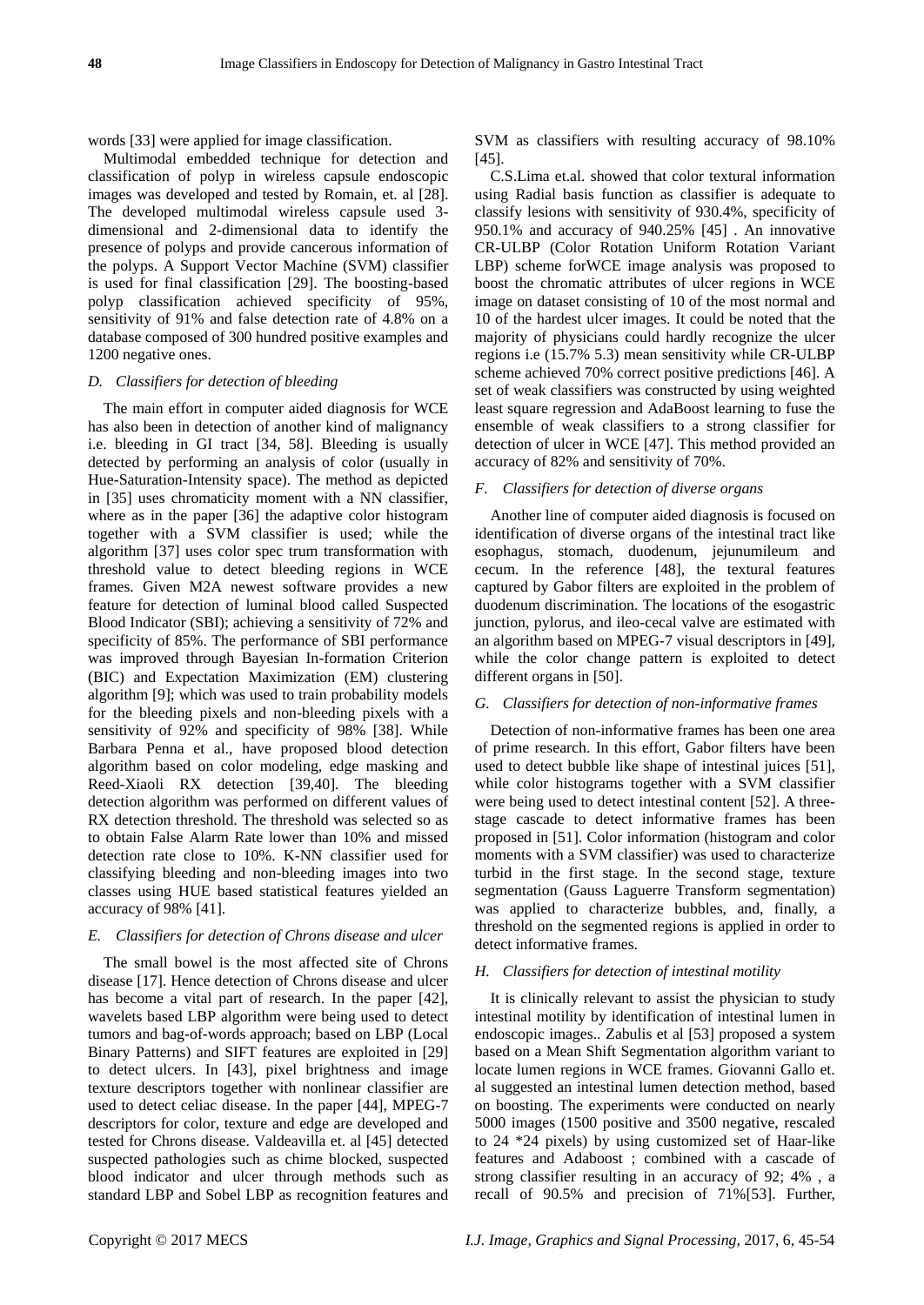Fernando Vilarino et.al. [54] proposed to use ROC curves to evaluate several classifier models. A bagging ensemble of 25 decision trees reveals that decision tree classifier is very good for accuracy while the choice of bagging over AdaBoost were more suitable for datasets with substantial amount of noise.

These observations on various studies reveal that different methodologies are being employed to assist medical experts for detection of pathologies in GI tract. Further it is also observed that significant research has been undertaken over the last decade. However, the correlation between image classifier and data to be classified is yet to be discovered. Table 1 summarizes the image classifiers used for endoscopy mentioned in above literature.

| Sl.No.       | Author                          | Publ<br>ication | Proposed Algorithm                                                                            | Results                                                                            | Training sets used                                         |
|--------------|---------------------------------|-----------------|-----------------------------------------------------------------------------------------------|------------------------------------------------------------------------------------|------------------------------------------------------------|
| $\mathbf{1}$ | Kodogiannis et.<br>al[20]       | 2005            | Neuro-fuzzy Classification                                                                    | Accuracy: 95.71%                                                                   | 35 normal;35 abnormal<br>images                            |
| 2            | Bernal et al.[24]               | 2012            | Region descriptor<br>based depth of valleys<br>(SA-DOVA)<br>Accuracy: 74.61%<br>(EF-DOVA)     | 97.53%(VODOVA)                                                                     | 300 images                                                 |
| 3            | Figueiredo et<br>al[25]         | 2011            | Mean and Geometric<br>curvature                                                               | 80% polyp detection                                                                | Full video from 5<br>patients                              |
| 4            | Karargyris and<br>Bourbakis[26] | 2009            | Susan edge detector<br>and Log Gabor<br>filters                                               | Sensitivity:97%<br>Specificity:94%                                                 | 10 polyps and 40<br>non-polyp images                       |
| 5            | Zhoa et.al.[31]                 | 2011            | Color and textures<br>with SVM classifier                                                     | Accuracy: 97%                                                                      | 2 videos valuated<br>by domain specialist                  |
| 6            | Karargyris et.<br>al[27]        | 2011            | Gabor filters<br>based segmentation                                                           | Sensitivity:<br>75%;Specificity<br>:73.3%                                          | 20 frames with ulcer                                       |
| $\tau$       | Isabel et.al.[30]               | 2010            | Curvature information                                                                         | $\overline{\text{NS}}$                                                             | <b>NS</b>                                                  |
| 8            | Baopu Li[42]                    | 2009            | Wavelet based<br>LBP and SVM                                                                  | Sensitivity:<br>91.33%(RGB)<br>Accuracy:<br>93.67%(RGB)<br>and 96.67% (HIS)        | 150 normal:150<br>abnormal images                          |
| 9            | Ciaccio et. al. [42]            | 2010            | Pixel brightness<br>and image texture<br>descriptors<br>together with<br>nonlinear classifier | Sensitivity:92.7%;<br>Specificity:93.5%                                            | 200 consecutive<br>image frames                            |
| 10           | Kumar et.al. <sup>[44]</sup>    | 2012            | MPEG-7 descriptors                                                                            | Precision<br>90%; recall 90%                                                       | Images:212(normal),213(mild);7<br>4(moderate), 34(severe)  |
| 11           | Romain et. al [28]              | 2013            | Boosting-based<br>polyp                                                                       | Sensitivity:91%<br>Specificity:95%                                                 | 300 positive examples<br>and 1200 negative<br>ones         |
| 12           | Liedlgruber et.<br>al. $[36]$   | 2012            | Adaptive color<br>histogram together<br>with a<br>SVM classifier                              | Accuracy: 95%                                                                      | <b>NS</b>                                                  |
| 13           | Jung et. al[37]                 | 2008            | Color spectrum<br>transformation<br>with threshold<br>value                                   | Sensitivity<br>:92.86% Specificity<br>:89.49%                                      | 1000 images:<br>abnormal patient<br>1000:normal<br>patient |
| 14           | Karkanis, et. al.<br>$[38]$     | 2006            | Color wavelet covariance<br>(CWC)                                                             | Sensitivity:90%<br>Specificity:97%                                                 | 60 video corresponding<br>to<br>adenoma                    |
| 15           | Barbara Penna et<br>al[40]      | 2010            | Reed-Xiaoli RX<br>detection                                                                   | False Alarm Rate<br>lower than 10%<br>and missed detection<br>rate close to<br>10% | 11 sequences:8<br>bleeding<br>cases;3:normal               |
| 16           | Vilari et.al[51]                | 2006            | Gabor filters                                                                                 | Accuracy:95%                                                                       | 200 valid<br>frames, 10 videos                             |
| 17           | Vilarino et. al.[52]            | 2010            | Color histograms<br>together with a<br>SVM classifier                                         | Sensitivity:70%                                                                    | Training:8<br>videos(leaveout-<br>one) strategy            |
| 18           | Valdeavilla et<br>al[55]        | 2010            | <b>Standard LBP</b><br>and sobel LBP<br>and SVM as<br>classifier                              | Accuracy: 98.10%                                                                   | 136 normal images;<br>214abnormal<br>images                |

Table 1. Summary Of Image Classifiers In Capsule Endoscopy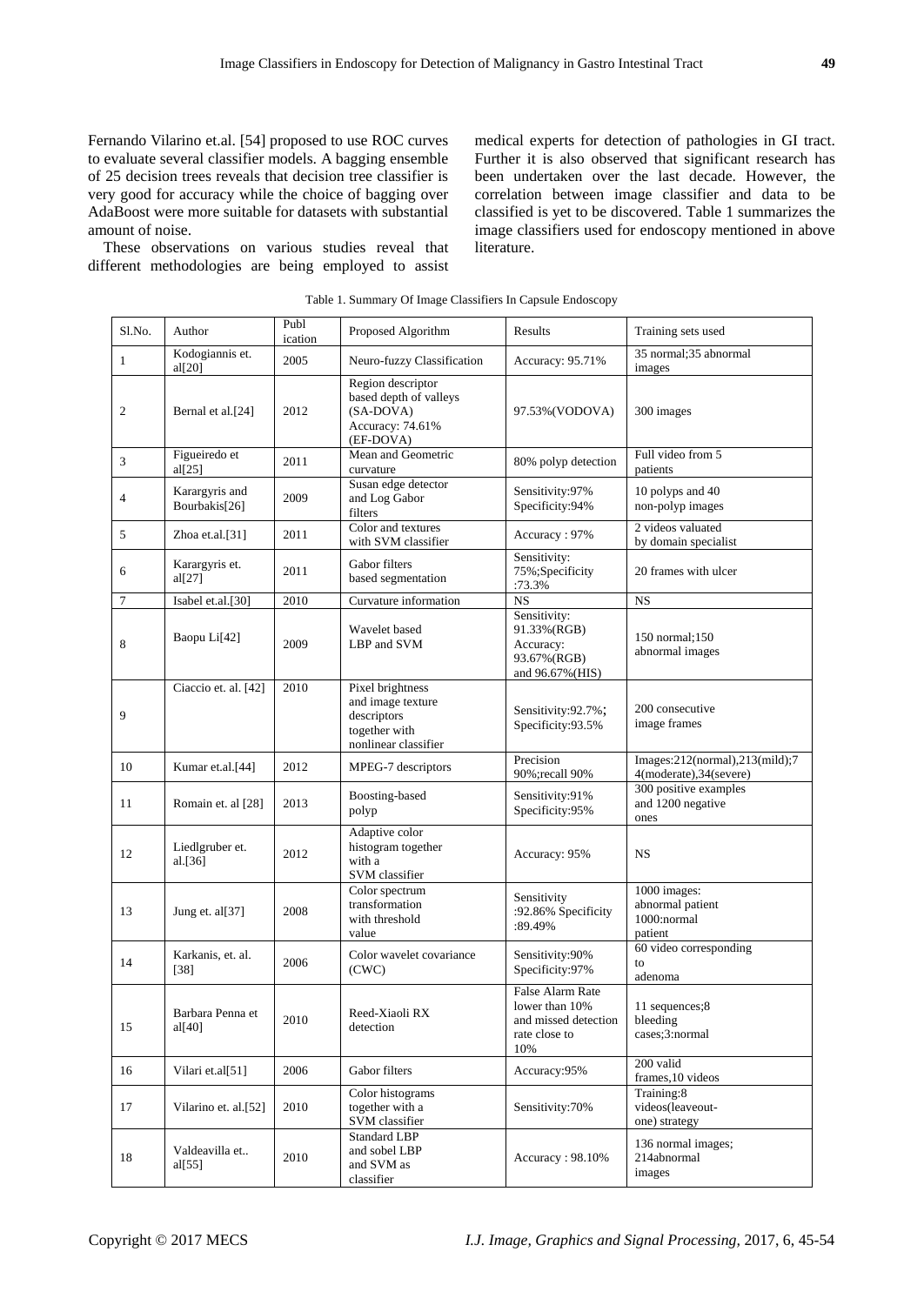| 19 | Zabulis et al [53]              | 2008 | Mean Shift Segmentation<br>algorithm                                 | NS.                                                 | <b>NS</b>                                        |
|----|---------------------------------|------|----------------------------------------------------------------------|-----------------------------------------------------|--------------------------------------------------|
| 20 | Giovanni Gallo et.<br>al $[46]$ | 2011 | Customized set<br>of Adaboost and<br>Haar-like features              | Accuracy: 92%                                       | 1500 positive images;<br>3500 negative images    |
| 21 | Charisis et. al[39]             | 2013 | CR-ULBP (Color<br>Rotation Uniform<br><b>Rotation Variant</b><br>LBP | positive<br>70%<br>predictions                      | 100 ulcer images;<br>100 normal<br>images        |
| 22 | Zhoa et.al. $[31]$              | 2011 | Color and textures<br>with SVM classifier                            | Accuracy: 97%                                       | 2 videos valuated<br>by domain specialist        |
| 23 | T.Ghosh[41]                     | 2014 | <b>Statistical features</b><br>with K-NN                             | Accuracy:98%;<br>Sensitivity:97%<br>Specificity:99% | 100 bleeding:100<br>non bleeding<br>images       |
| 24 | That Mon<br>$H$ twe $[47]$      | 2010 | AdaBoost                                                             | Accuracy:82%<br>Sensitivity: 70%<br>Specificity:94% | 800 positive samples;<br>800 negative<br>samples |







Fig.3. Graphical details of Table 1, depicting the number of samples/training sets employed for different classifiers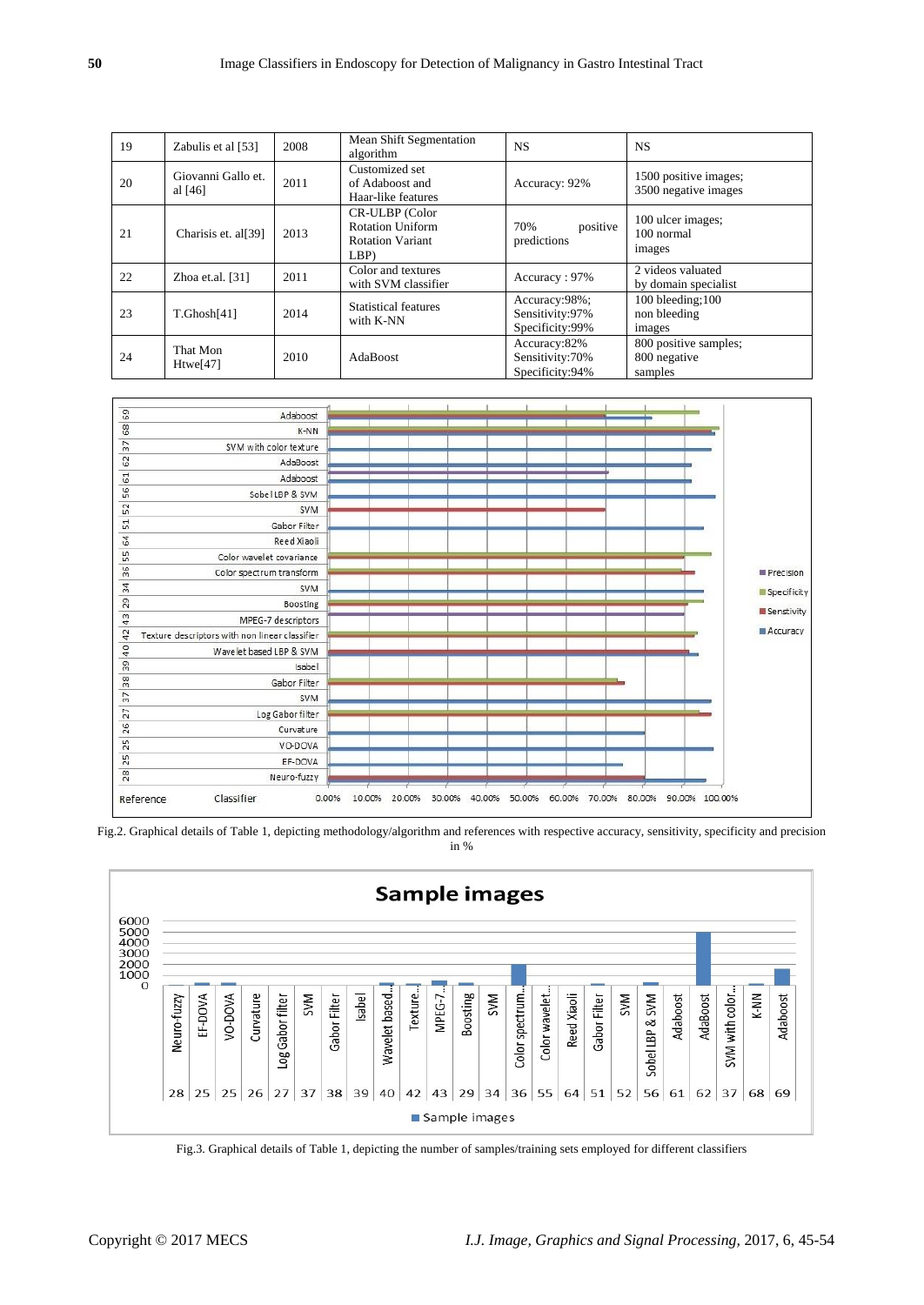#### V. EVALUATION OF CLASSIFIER PERFORMANCE

Results obtained during evaluation of classifier plays a significant role in the classification procedure. The classifier performance could be evaluated through the following parameters: precision, accuracy, sensitivity and we<br>specificity.<br> $accuracy = \sum TrPo + \sum TrNe / \sum TrPo + \sum TrNe + \sum FaPo + \sum FaNe$  (1) specificity.

$$
accuracy = \sum TrPo + \sum TrNe / \sum TrPo + \sum TrNe + \sum FaPo + \sum FaNe
$$
\n(1)

(1)  
\n
$$
specificity = \sum TrNe \Big) / \Big( \sum TrNe + \sum FaPo \Big) \tag{2}
$$

$$
specificity = \sum TrNe \left( \sum TrNe + \sum FaPo \right) \tag{2}
$$
\n
$$
sensitivity = \sum TrPo \left( \sum TrPo + \sum FaNe \right) \tag{3}
$$

$$
sensitivity = \sum (TPO) / (\sum (TPO + \sum FaNe)) \tag{3}
$$
\n
$$
precision = \sum (TPO) / (\sum (TPO + \sum FaPo)) \tag{4}
$$

where  $TrPo = true$  positive,  $TrNe = true$  negative,  $FaPo =$ false positive and  $FaNe = false$  negative. The classifier performance for CAD systems for Wireless Capsule Endoscopy has been compared as shown in Table 1.

Table 1 and Fig 2 provides summary of the reviewed studies on various image classifiers used in Wireless Capsule Endoscopy. Fig.3 shows the impact of number of training sets on the classifier. The observation reveals that all algorithms mentioned in the Table 1 could achieve higher accuracies with sufficient training sets. It is observed that SVM could produce very high accuracy; even with a very small number of training sets. Though the number of training sets used in Adaboost outnumbers the number of training sets used in SVM and K-NN, the accuracy is still less comparatively. This observation reveals that SVM and K-NN serves as a very stable classifier. The study on boosting based classification employed in [53,28,47] demonstrates that as compared to other mentioned classifiers; it does not require any predefined routines extraction of high-level features. This technique has great generalization performance and low complexity.

# VI. ASSESSMENT OF CLASSIFIER: ADVANTAGES AND **CHALLENGES**

Identification of malignancies using WCE requires various computer aided diagnosis methodologies such as geometrical features, colour space techniques, texture identification along with strong image classifiers. The literature shows that machine classifiers score fairly well with accuracy of more than 80%. As observed from the Table 1, SVM classifier provided higher sensitivity of 90% while Adaboost provided lower sensitivity(less than 80%).

A texture based image classification reveals that Feed forward neural network yields higher classification accuracy as compared to Na  $\ddot{\text{v}}$ e Bays classifier, K NN and Cascaded NN [59]. Another study [60] shows that multi classifier scheme helps to boost the performance of the different classifiers. The brain style computation model A-NN has been combined with the best known classification model SVM with Adaboost to create a strong classifier out of the set of weak classifiers yielding a higher precision. However the processing time increases due to increase in complexity.

Based on the literature; the following salient points were being observed

- The classifiers might reduce the image analysis time and provides better accuracy and sensitivity.
- One of the biggest challenges in assessment of classifier is that the performance parameters such as accuracy, sensitivity, specificity and precision cannot be directly measured since it depends not only on type of classifiers chosen, but also on the selection of training and testing data.
- Higher the number of training and testing data; better is the classifier performance. However the segregation of training and testing data remains a challenge.
- The training data should be a good indicator of performance on future data. The number of training and testing data can be selected based on hold-out approach wherein 1/3 data are taken for testing and remaining 2/3 data are taken for training. In case of limited image database, Leave-One-Patient-Out cross-validation (LOPO) [56] can be used wherein one image out of image database is taken as a testing image and the remaining images are used as training images.
- Another important challenge is the number of times the experiment has to be repeated to get better performance. Michael Drozdal [57] repeated sequential image analysis on WCE 50 times (Once for each video in the training set). It was observed, the accuracy was high and variance was less when videos such as (#10, #21 and #38) were used as training set. While the accuracy was low and variance was high, when videos #36, #37 or #39 were chosen as training set.
- The variation in accuracy could be justified through two possible reasons: Firstly, some videos were found to be very homogenous and hence do not offer much enough information to learn a good classifier. Secondly, certain videos contain lot of valuable information like strange turbid colour and thereby offer good information to learn a good classifier.
- Selection of data for classifiers remains a challenge as it requires validation and explanation for correctness, repeatability and consistency.
- WCE requires a well-defined database with ground truth by expert Gastroenterologists; which would help to establish a benchmark and test the different methodologies for detection of malignancies.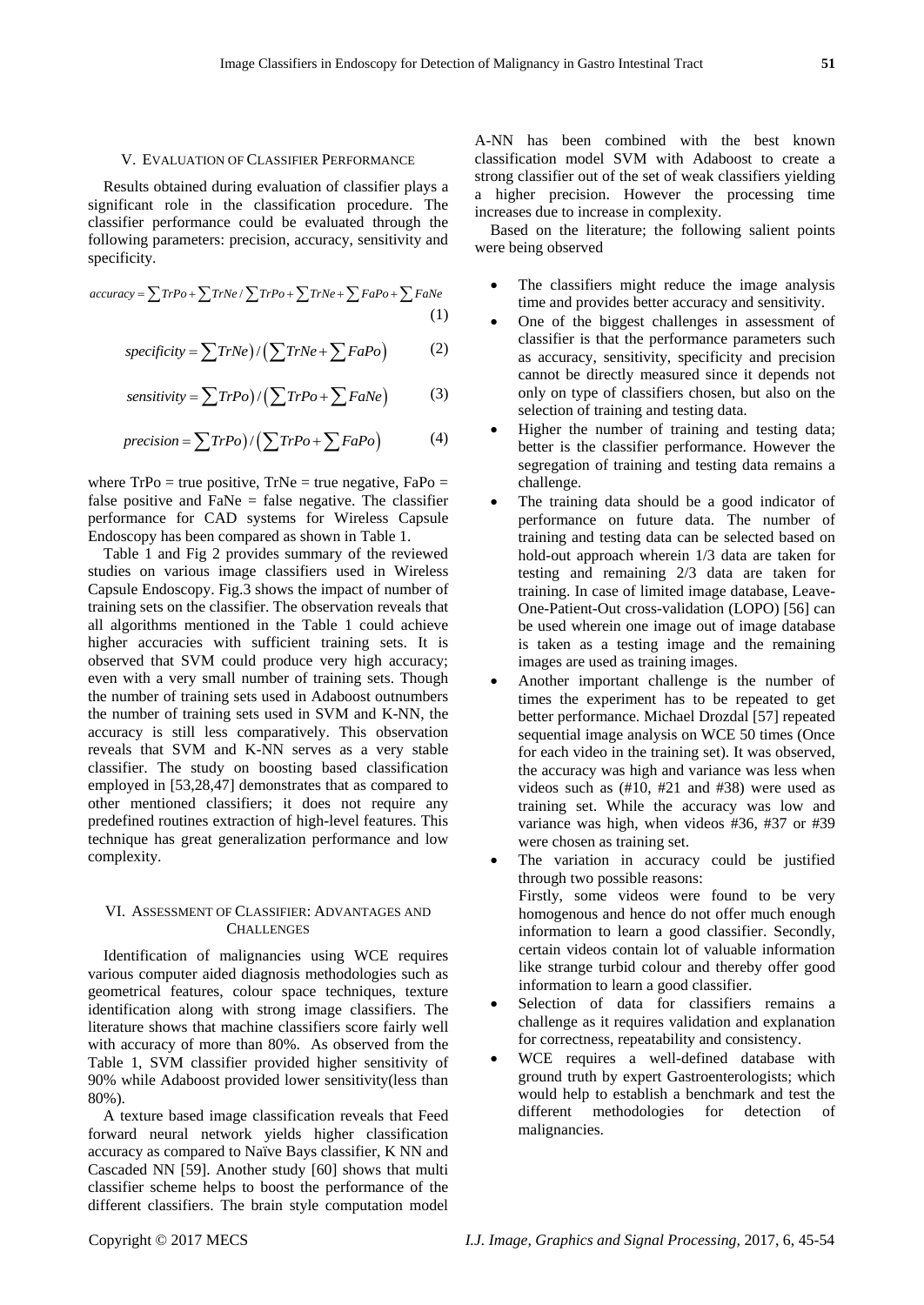## VII. CONCLUSION

The paper presented a comprehensive literature assessment on image classifiers for endoscopy images. This comparative study of unsupervised and supervised classifiers used in the field of endoscopy examined to validate the classification capabilities for various types of malignancies in GI tract using WCE. It is observed that the image classifiers have reduced the diagnosis time to a large extent for analysis. The classifiers provided more accurate and precise diagnosis of malignancy. The bagging and boosting rules might help to control the trade-off between precision and accuracy. Furthermore, the study reveals that SVM is a very strong and stable classifier providing a high degree of accuracy. To facilitate higher accuracy of classification, detailed learning with CNN is one of the future directions of research.

However, a correlation of classifiers and related pathologies is difficult due to issues like limited heterogeneous image databases and missing information for assessment of accuracies among systems. It is evident from the study that classifier is more reliable and accurate when the training data used in the process represents well the future data. Further, the data suggests that the number of times the experiments were conducted also matters. In view of the fact that early detection may decrease the mortality rate significantly, computer aided diagnosis are being preferred.

As a step towards exploration of new avenues of classifiers such as CNN, the biggest challenge is unavailability of a large data set for WCE; validated and tested by experts which can be used a benchmark for an effective comparative experimental assessment.

There is a need for advanced research in the development of a robust computer aided diagnosis system capable of diagnosis of various pathologies in GI tract, with higher degree of accuracy and reliability. These features would definitely enable an automatic image analysis and diagnosis system embedded within the WCE empowering the Gastroenterologists to make real time decisions.

#### ACKNOWLEDGMENT

The authors would like to thank Dr. Ravindra B.S, Senior Consultant Gastroenterologist, Dr. Nagabhushan J.S, Senior Consultant in Gastrointestinal and Colorectal Surgery and team from BGS Global Hospitals, Kengeri, Bangalore for sharing their experiences regarding WCE. We also thank the journal editors and reviewers for their suggestions and reviews.

#### **REFERENCES**

- [1] G. Iddan, G. Meron, A. Glukhovsky, P. Swain, Nature 405, 417 (2000)
- [2] J.D. Mellinger, Surgical Innovation 10(1), 3 (2003)
- [3] A. Moglia, A. Menciassi, P. Dario, A. Cuschieri, The Lancet 370(9582), 114 (2007)
- [4] V.S. Prasath, R. Delhibabu, in Computational Intelligence in Medical Informatics (Springer, 2015), pp. 73–80
- [5] M. Liedlgruber, A. Uhl, Department of Computer Sciences, University of Salzburg, Austria, http://www. cosy. sbg. ac. at/research/tr. html, Tech. Rep 1, 2011 (2011)
- [6] S.L. Triester, J.A. Leighton, G.I. Leontiadis, D.E. Fleischer, A.K. Hara, R.I. Heigh, A.D. Shiff, V.K. Sharma, The American journal of gastroenterology 100(11), 2407 (2005)
- [7] L. Fisher, M.L. Krinsky, M.A. Anderson, V. Appalaneni, S. Banerjee, T. Ben-Menachem, B.D. Cash, G.A. Decker, R.D. Fanelli, C. Friis, et al., Gastrointestinal endoscopy 72(3), 471 (2010)
- [8] B.S. Lewis, P. Swain, Gastrointestinal endoscopy 56(3), 349 (2002)
- [9] M. Mylonaki, A. Fritscher-Ravens, P. Swain, Gut 52(8), 1122 (2003)
- [10] A. Mata, J. Llach, J. Bordas, F. Feu, M. Pellis é, G. Fern andez-Esparrach, A. Gin es, J. Piqu e, Gastroenterologia y hepatologia 26(10), 619 (2003)
- [11] J. Saurin, M. Delvaux, J. Gaudin, I. Fassler, J. Villarejo, K. Vahedi, A. Bitoun, J. Canard, J. Souquet, T. Ponchon, et al., Endoscopy 35(7), 576 (2003)
- [12] M. Mu~noz-Navas, (2008)
- [13] J. Church, Diseases of the Colon & Rectum 51(5), 520 (2008)
- [14] T. Kav, Y. Bayraktar, World J Gastroenterol 15(16), 1934 (2009)
- [15] E. Rondonotti, F. Villa, C.J. Mulder, M. Jacobs, R. de Franchis, World Journal of Gastroenterology 13(46), 6140 (2007)
- [16] J.A. Leighton, V.K. Sharma, K. Srivathsan, R.I. Heigh, T.L. McWane, J.K. Post, S.R.Robinson, J.L. Bazzell, D.E. Fleischer, Gastrointestinal endoscopy 59(4), 567 (2004)
- [17] Z. Fireman, E. Mahajna, E. Broide, M. Shapiro, L. Fich, A. Sternberg, Y. Kopelman, E. Scapa, Gut 52(3), 390 (2003)
- [18] R. Kumar, T. Dassopoulos, H. Girgis, G. Hager. System and method for automated disease assessment in capsule endoscopy (2010). US Patent App. 13/382,855
- [19] J.R. Quinlan, C4. 5: programs for machine learning (Elsevier, 2014)
- [20] V. Kodogiannis, M. Boulougoura, in Neural Networks, 2005. IJCNN'05. Proceedings. 2005 IEEE International Joint Conference on, vol. 4 (IEEE, 2005), vol. 4, pp. 2423–2428
- [21] B. Sch ölkopf, C.J. Burges, Advances in kernel methods: support vector learning (MIT press, 1999)
- [22] J. Mennicke, C. M¨unzenmayer, T. Wittenberg, U. Schmid, in 4th European Conference of the International Federation for Medical and Biological Engineering (Springer, 2009), pp. 629–632
- [23] T.M. Cover, P.E. Hart, Information Theory, IEEE Transactions on 13(1), 21 (1967)
- [24] J. Bernal, J. S anchez, F. Vilarino, Pattern Recognition 45(9), 3166 (2012)
- [25] P.N. Figueiredo, I.N. Figueiredo, S. Prasath, R. Tsai, Diagnostic and Therapeutic Endoscopy 2011 (2011)
- [26] A. Karargyris, N. Bourbakis, in Life Science Systems and Applications Workshop, 2009. LiSSA 2009. IEEE/NIH (IEEE, 2009), pp. 143–147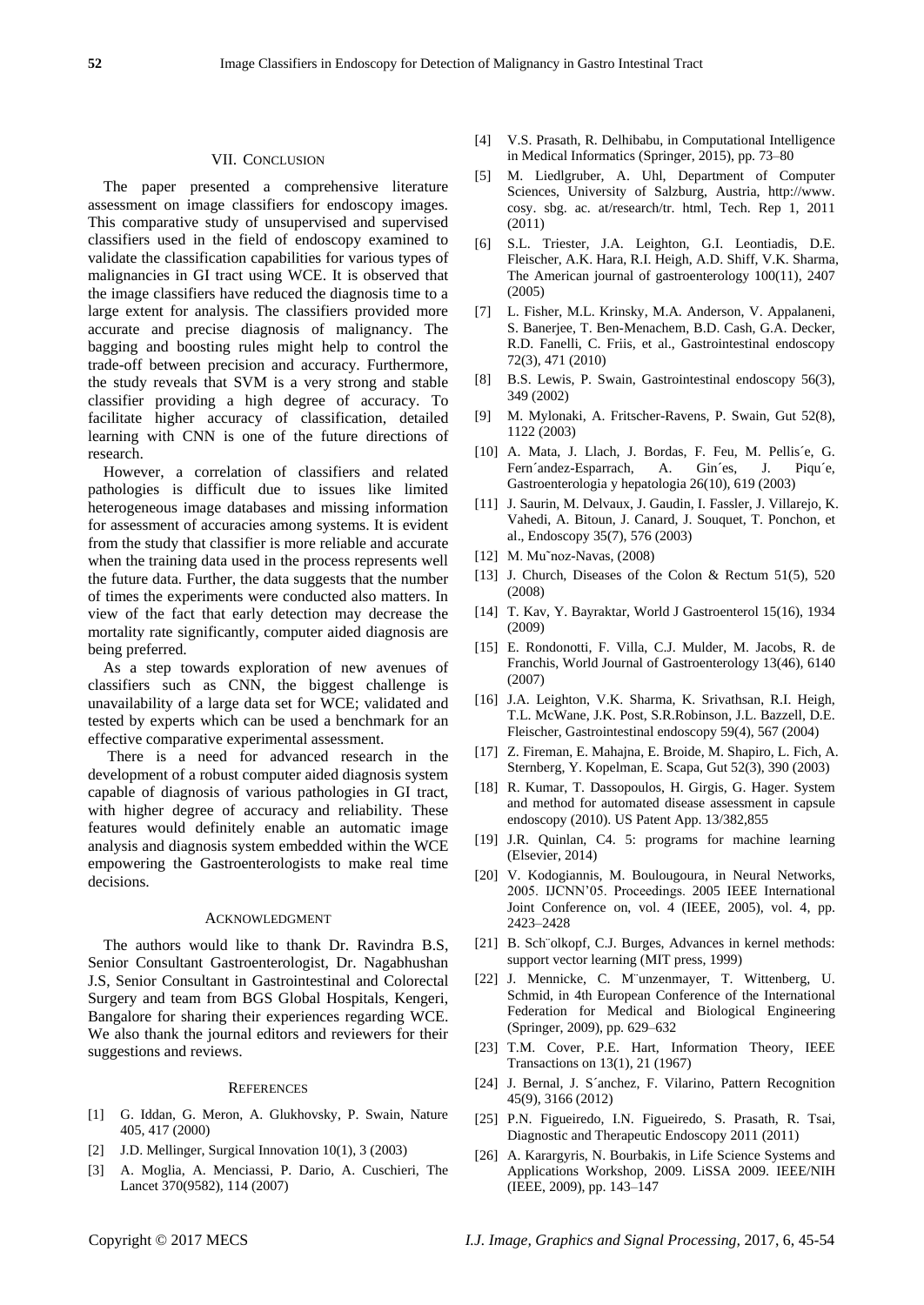- [27] A. Karargyris, N. Bourbakis, Biomedical Engineering, IEEE Transactions on 58(10), 2777 (2011)
- [28] O. Romain, A. Histace, J. Silva, J. Ayoub, B. Granado, A. Pinna, X. Dray, P.Marteau, in Bioinformatics and Bioengineering (BIBE), 2013 IEEE 13th International Conference on (IEEE, 2013), pp. 1–6
- [29] C. Cortes, V. Vapnik, Machine learning 20(3), 273 (1995)
- [30] I.N. Figueiredo, S. Prasath, Y.H.R. Tsai, P.N. Figueiredo, ICES REPORT 10, 36 (2010)
- [31] Q.Zhao, M.Q.H. Meng, in Intelligent Control and Automation (WCICA),  $2011$  9<sup>th</sup> World Congress on (IEEE, 2011), pp. 948–952
- [32] S. Hwang, in Advances in Visual Computing (Springer, 2011), pp. 320–327
- [33] D.A.R. Vigo, F.S. Khan, J. Van de Weijer, T. Gevers, in Pattern Recognition (ICPR), 2010 20th International Conference on (IEEE, 2010), pp. 1549–1553
- [34] M.W. Mackiewicz, M. Fisher, C. Jamieson, in Medical Imaging (International Society for Optics and Photonics, 2008), pp. 69,140R–69,140R
- [35] B. Li, M.Q.H. Meng, Computers in biology and medicine 39(2), 141 (2009)
- [36] M. Liedlgruber, A. Uhl, Biomedical Engineering, IEEE Reviews in 4, 73 (2011)
- [37] Y.S. Jung, Y.H. Kim, D.H. Lee, J.H. Kim, in BioMedical Engineering and Informatics, 2008. BMEI 2008. International Conference on, vol. 1 (IEEE, 2008), vol. 1, pp. 859–862
- [38] S. Hwang, J. Oh, J. Cox, S.J. Tang, H.F. Tibbals, in Medical Imaging (International Society for Optics and Photonics, 2006), pp. 61,441P–61,441P
- [39] V.S. Charisis, C. Katsimerou, L.J. Hadjileontiadis, C.N. Liatsos, G.D. Sergiadis, in Computer-Based Medical Systems (CBMS), 2013 IEEE 26th International Symposium on (IEEE, 2013), pp. 203–208
- [40] I.S. Reed, X. Yu, Acoustics, Speech and Signal Processing, IEEE Transactions on 38(10), 1760 (1990)
- [41] T. Ghosh, S. Bashar, S. Fattah, C. Shahnaz, K. Wahid, in Computer and Information Technology (ICCIT), 2014 17th International Conference on (IEEE, 2014), pp. 354– 357
- [42] B. Li, M.O. Meng, in Intelligent Robots and Systems, 2009. IROS 2009. IEEE/RSJ International Conference on (IEEE, 2009), pp. 498–503
- [43] E.J. Ciaccio, C.A. Tennyson, S.K. Lewis, S. Krishnareddy, G. Bhagat, P.H. Green, computer methods and programs in biomedicine 100(1), 39 (2010)
- [44] R. Kumar, Q. Zhao, S. Seshamani, G. Mullin, G. Hager, T. Dassopoulos, Biomedical Engineering, IEEE Transactions on 59(2), 355 (2012)
- [45] E.B. Valdeavilla, S.G. Miaou, (AIT 2010, 2010)
- [46] G. Gallo, A. Torrisi, in The Third International Conferences on Pervasive Patterns and Applications (2011), pp. 25–30
- [47] Htwe, L. Shen Weijia, J. Poh Chee Khun, O. Lim Joo Hwee, K.Y. Ho, in Asia PacificSigna l and Information Processing Association Annual Summit and Conference (APSIPA) (APSIPA, 2010), pp. 653–656
- [48] L. Igual, J. Vitria, F. Vilarino, S. Segu´ı, C. Malagelada, F. Azpiroz, P. Radeva, in 4th European Conference of the International Federation for Medical and Biological Engineering (Springer, 2009), pp. 1536–1539
- [49] J.S. Cunha, M. Coimbra, P. Campos, J.M. Soares, Medical Imaging, IEEE Transactions on 27(1), 19 (2008)
- [50] J. Lee, J. Oh, S.K. Shah, X. Yuan, S.J. Tang, in Proceedings of the 2007 ACM symposium on Applied computing (ACM, 2007), pp. 1041–1045
- [51] F. Vilarino, P. Spyridonos, O. Pujol, J. Vitria, P. Radeva, F. De Iorio, in Pattern Recognition, 2006. ICPR 2006. 18th International Conference on, vol. 4 (IEEE, 2006), vol. 4, pp. 719–722
- [52] F. Vilarino, P. Spyridonos, F. DeIorio, J. Vitria, F. Azpiroz, P. Radeva, Medical Imaging, IEEE Transactions on 29(2), 246 (2010)
- [53] X. Zabulis, A.A. Argyros, D.P. Tsakiris, in Intelligent Robots and Systems, 2008. IROS 2008. IEEE/RSJ International Conference on (IEEE, 2008), pp. 3921–3926
- [54] F. Vilari˜no, L.I. Kuncheva, P. Radeva, Pattern Recognition Letters 27(8), 875 (2006)
- [55] S.A. Karkanis, D.K. Iakovidis, D.E. Maroulis, D.A. Karras, M. Tzivras, Information Technology in Biomedicine, IEEE Transactions on 7(3), 141 (2003)
- [56] M. H afner, M. Liedlgruber, A. Uhl, A. V écsei, F. Wrba, Medical image analysis 16(1), 75 (2012)
- [57] M. Drozdzal, L. Igual, J. Vitria, C. Malagelada, F. Azpiroz, P. Radeva, in Computer Vision and Pattern Recognition Workshops (CVPRW), 2010 IEEE Computer Society Conference on (IEEE, 2010), pp. 117–124
- [58] A Novel Algorithm for Color Similarity Measurement and the Application for Bleeding Detection in WCE
- [59] Choudhary, Dolly, et al. "Performance analysis of texture image classification using wavelet feature." International Journal of Image, Graphics and Signal Processing 5.1 (2013): 58.
- [60] Hai, Tran Son, and Nguyen Thanh Thuy. "Image classification using support vector machine and artificial neural network." International Journal of Information Technology and Computer Science (IJITCS) 4.5 (2012): 32.

## **Authors' Profiles**



**Dr.K.V.MahendraPrashanth** obtained his B.E. degree in Electronics & Communication Engineering at National Institute of Engineering, Mysore; M.E. degree in Power Electronics from UVCE Bangalore. He received his Ph.D. degree in Electronics & Communication Engineering from VTU. His area of

interests are signal processing, active noise control, Bio-Medical engineering. He has around 24 years of teaching experience.

Presently he is working as Professor in Department of Electronics & Communication Engineering, Chief Coordinator for R&D and PG programmes at SJBIT, Bangalore.

He has published papers in international and National journals, and presented papers in International conferences. Patent to couple of his innovative work is in progress. At present he is guiding 3 Research Scholars. Received several awards at the State & National level for the projects being guided by Dr Prashanth. Two technical papers authored by Dr. K V M Prashanth were being adjudged as the top two papers; as per the survey report issued by BIOMED publications. He is a Reviewer for international & National Journals. He is the Member of IEEE, Acoustical society of India, ISTE, IEI, and IIAV.